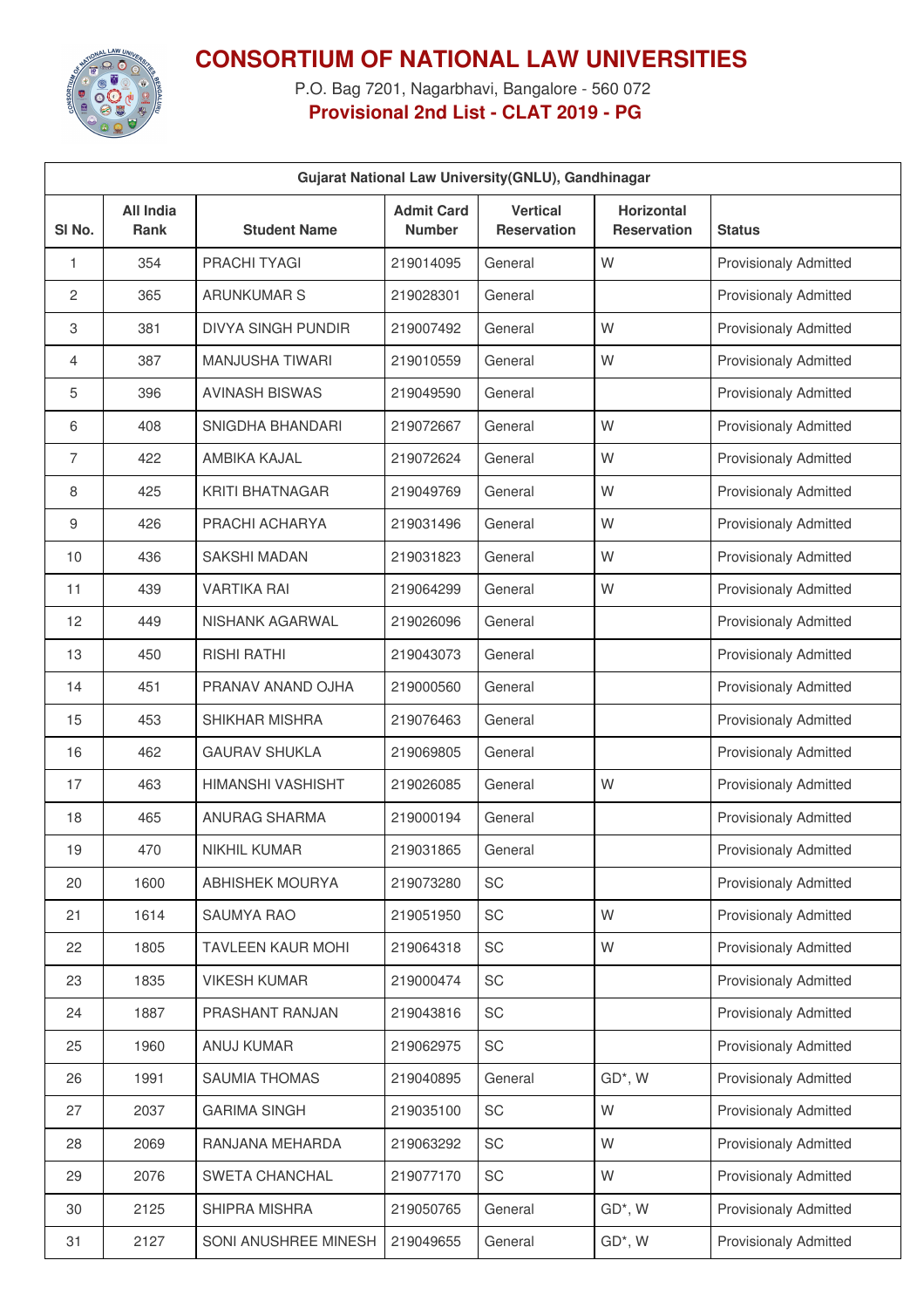| Gujarat National Law University (GNLU), Gandhinagar |                          |                                        |                                    |                                       |                                         |                              |
|-----------------------------------------------------|--------------------------|----------------------------------------|------------------------------------|---------------------------------------|-----------------------------------------|------------------------------|
| SI <sub>No.</sub>                                   | All India<br><b>Rank</b> | <b>Student Name</b>                    | <b>Admit Card</b><br><b>Number</b> | <b>Vertical</b><br><b>Reservation</b> | <b>Horizontal</b><br><b>Reservation</b> | <b>Status</b>                |
| 32                                                  | 2187                     | <b>TULIKA SHANKAR</b>                  | 219007041                          | <b>ST</b>                             | W                                       | <b>Provisionaly Admitted</b> |
| 33                                                  | 2205                     | YAMINI TYAGI                           | 219076981                          | General                               | GD*, W                                  | <b>Provisionaly Admitted</b> |
| 34                                                  | 3120                     | RADHA MEENA                            | 219052829                          | <b>ST</b>                             | W                                       | <b>Provisionaly Admitted</b> |
| 35                                                  | 3283                     | <b>HAMARBABIANG</b><br><b>WANSHONG</b> | 219010182                          | <b>ST</b>                             |                                         | <b>Provisionaly Admitted</b> |
| 36                                                  | 3290                     | <b>WETSO-U K TARA</b>                  | 219020620                          | <b>ST</b>                             | W                                       | <b>Provisionaly Admitted</b> |
| 37                                                  | 3534                     | <b>PRABHAT DIXIT</b>                   | 219003086                          | General                               | PWD <sup>*</sup>                        | <b>Provisionaly Admitted</b> |
| 38                                                  | 3541                     | <b>ABINAYA V</b>                       | 219061768                          | <b>ST</b>                             | W                                       | <b>Provisionaly Admitted</b> |
| 39                                                  | 3602                     | <b>ANURAG PANDEY</b>                   | 219023204                          | General                               | PWD <sup>*</sup>                        | <b>Provisionaly Admitted</b> |

**Status of provisionally admitted students in the first list - PG**

| Gujarat National Law University(GNLU), Gandhinagar |                                 |                                          |                                    |                                       |                                  |                              |  |
|----------------------------------------------------|---------------------------------|------------------------------------------|------------------------------------|---------------------------------------|----------------------------------|------------------------------|--|
| SI <sub>No.</sub>                                  | <b>All India</b><br><b>Rank</b> | <b>Student Name</b>                      | <b>Admit Card</b><br><b>Number</b> | <b>Vertical</b><br><b>Reservation</b> | Horizontal<br><b>Reservation</b> | <b>Status</b>                |  |
| 1                                                  | 76                              | <b>KRISHAN MOHAN</b><br><b>CHOUDHARY</b> | 219057973                          | General                               |                                  | <b>Provisionaly Admitted</b> |  |
| $\overline{2}$                                     | 120                             | <b>V VETHA PHILOS</b>                    | 219072531                          | General                               |                                  | Vacant                       |  |
| 3                                                  | 194                             | <b>ABHISEK SINGHVI</b>                   | 219067994                          | General                               |                                  | <b>Provisionaly Admitted</b> |  |
| 4                                                  | 206                             | PARIDHI SHARMA                           | 219014281                          | General                               | W                                | Vacant                       |  |
| 5                                                  | 214                             | <b>AYUSHI CHATURVEDI</b>                 | 219056773                          | General                               | W                                | Vacant                       |  |
| 6                                                  | 217                             | <b>NEHA GODARA</b>                       | 219018855                          | General                               | W                                | Vacant                       |  |
| $\overline{7}$                                     | 218                             | PRATEEK GUPTA                            | 219031147                          | General                               |                                  | Vacant                       |  |
| 8                                                  | 219                             | <b>VISHAKHA SRIVASTAVA</b>               | 219015069                          | General                               | W                                | Vacant                       |  |
| 9                                                  | 220                             | <b>GOURAV</b>                            | 219034116                          | General                               |                                  | Vacant                       |  |
| 10                                                 | 223                             | <b>TANMAI SHUKLA</b>                     | 219037525                          | General                               |                                  | Vacant                       |  |
| 11                                                 | 224                             | DIVANAND JHA                             | 219028885                          | General                               |                                  | Vacant                       |  |
| 12                                                 | 229                             | RIA AGARWAL                              | 219011113                          | General                               | W                                | Vacant                       |  |
| 13                                                 | 230                             | SATHYA PARVATHY                          | 219005265                          | General                               | W                                | Vacant                       |  |
| 14                                                 | 234                             | YASH DUBEY                               | 219036431                          | General                               |                                  | Vacant                       |  |
| 15                                                 | 237                             | NISHTHA PANDEY                           | 219008085                          | General                               | W                                | Vacant                       |  |
| 16                                                 | 238                             | CHITVAN AGRAWAL                          | 219025446                          | General                               | W                                | <b>Provisionaly Admitted</b> |  |
| 17                                                 | 239                             | <b>UTKARSH SRIVASTVA</b>                 | 219015286                          | General                               |                                  | Vacant                       |  |
| 18                                                 | 241                             | SNEHA HOODA                              | 219061847                          | General                               | W                                | Vacant                       |  |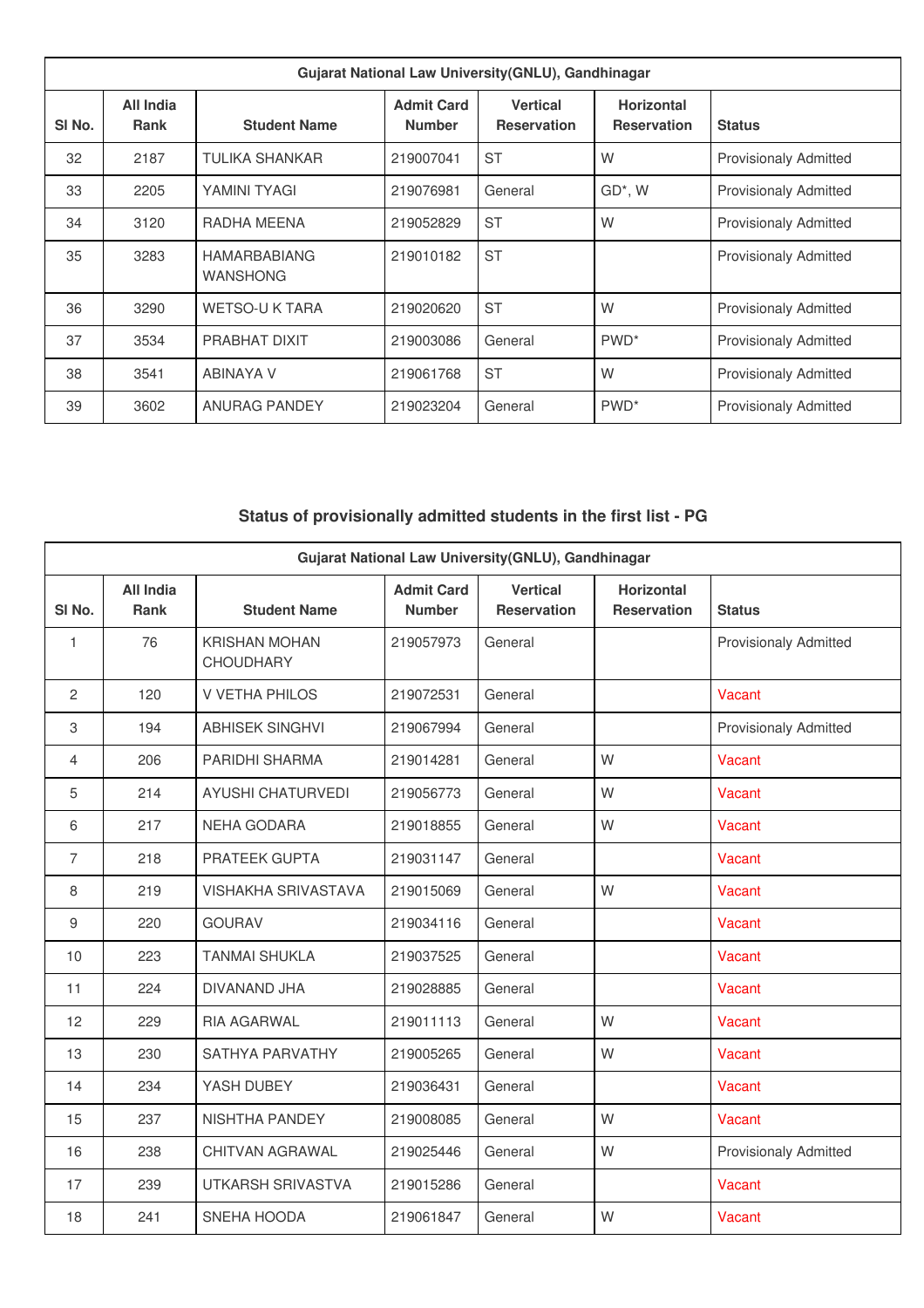| Gujarat National Law University(GNLU), Gandhinagar |                                 |                                           |                                    |                                       |                                         |                              |  |
|----------------------------------------------------|---------------------------------|-------------------------------------------|------------------------------------|---------------------------------------|-----------------------------------------|------------------------------|--|
| SI No.                                             | <b>All India</b><br><b>Rank</b> | <b>Student Name</b>                       | <b>Admit Card</b><br><b>Number</b> | <b>Vertical</b><br><b>Reservation</b> | <b>Horizontal</b><br><b>Reservation</b> | <b>Status</b>                |  |
| 19                                                 | 243                             | <b>RASHI UPADHYAY</b>                     | 219015427                          | General                               | W                                       | Vacant                       |  |
| 20                                                 | 250                             | <b>VIVEK SHARMA</b>                       | 219005780                          | General                               |                                         | Vacant                       |  |
| 21                                                 | 258                             | ZOYA JUNAID                               | 219047426                          | General                               | W                                       | Vacant                       |  |
| 22                                                 | 259                             | <b>KSHITIJ ANANT</b>                      | 219008878                          | General                               |                                         | Vacant                       |  |
| 23                                                 | 260                             | <b>SRISTITRIPATHI</b>                     | 219053684                          | General                               | W, GD                                   | Vacant                       |  |
| 24                                                 | 361                             | SHAH ANUJA HIRENBHAI                      | 219034487                          | General                               | GD*, W                                  | Sought Upgradation           |  |
| 25                                                 | 437                             | <b>DIVYAM MEHOOL</b><br><b>JHAVERI</b>    | 219046556                          | General                               | $GD*$                                   | <b>Provisionaly Admitted</b> |  |
| 26                                                 | 631                             | APOORVA MATHUR                            | 219061196                          | General                               | $GD*$                                   | <b>Provisionaly Admitted</b> |  |
| 27                                                 | 640                             | <b>ITI PRAJAPATI</b>                      | 219040910                          | SC                                    | W                                       | Vacant                       |  |
| 28                                                 | 845                             | <b>SWAROOPANANDA</b><br><b>MISHRA</b>     | 219073265                          | General                               | $GD*$                                   | <b>Provisionaly Admitted</b> |  |
| 29                                                 | 896                             | <b>TRIVEDI VATSAL</b><br><b>KIRITBHAI</b> | 219034269                          | General                               | $GD*$                                   | <b>Provisionaly Admitted</b> |  |
| 30                                                 | 925                             | <b>VAYUNA GUPTA</b>                       | 219014373                          | General                               | GD*, W                                  | Vacant                       |  |
| 31                                                 | 968                             | <b>VALECHHA DIVYA</b><br><b>RAJKUMAR</b>  | 219032874                          | General                               | GD*, W                                  | Vacant                       |  |
| 32                                                 | 1067                            | <b>APOORVA PATHAK</b>                     | 219058957                          | General                               | GD*, W                                  | Vacant                       |  |
| 33                                                 | 1079                            | <b>BHARAT VIJAY P</b>                     | 219072613                          | SC                                    |                                         | Vacant                       |  |
| 34                                                 | 1087                            | NARWANE PRABHAKAR<br><b>GANGADHAR</b>     | 219017590                          | SC                                    |                                         | Vacant                       |  |
| 35                                                 | 1108                            | SHAH NINAD PREMAL                         | 219015569                          | General                               | $GD*$                                   | <b>Provisionaly Admitted</b> |  |
| 36                                                 | 1167                            | <b>VAIBHAV JAIN</b>                       | 219065194                          | General                               | PWD <sup>*</sup>                        | Vacant                       |  |
| 37                                                 | 1177                            | SUBHAM KUMAR MEENA                        | 219063719                          | ST                                    |                                         | Vacant                       |  |
| 38                                                 | 1225                            | RANA RANVEER                              | 219049704                          | General                               | PWD <sup>*</sup>                        | Vacant                       |  |
| 39                                                 | 1313                            | ANUPRIYA SHYAM                            | 219049634                          | SC                                    | W                                       | Vacant                       |  |
| 40                                                 | 1349                            | <b>RUCHIR BASWAL</b>                      | 219046027                          | SC                                    |                                         | Vacant                       |  |
| 41                                                 | 1387                            | <b>NISHTHA</b>                            | 219038066                          | General                               | PWD*, W                                 | Provisionaly Admitted        |  |
| 42                                                 | 1398                            | <b>JAYESH KOHALI</b>                      | 219074851                          | SC                                    |                                         | Vacant                       |  |
| 43                                                 | 1408                            | <b>TARUN BHUSHAN</b>                      | 219013920                          | SC                                    |                                         | Vacant                       |  |
| 44                                                 | 1415                            | <b>ARATRIKA DAS</b>                       | 219038385                          | SC                                    | W                                       | Vacant                       |  |
| 45                                                 | 1424                            | KARTAVI SATYARTHI                         | 219038874                          | SC                                    | W                                       | Vacant                       |  |
| 46                                                 | 1474                            | <b>DRUPAD PATEL</b>                       | 219043593                          | General                               | $GD*$                                   | <b>Provisionaly Admitted</b> |  |
| 47                                                 | 1535                            | <b>SHAUNAK RAJIV SHAH</b>                 | 219046553                          | General                               | $GD*$                                   | <b>Provisionaly Admitted</b> |  |
| 48                                                 | 1537                            | ROHAN MAJMUDAR                            | 219040058                          | General                               | $GD*$                                   | <b>Provisionaly Admitted</b> |  |